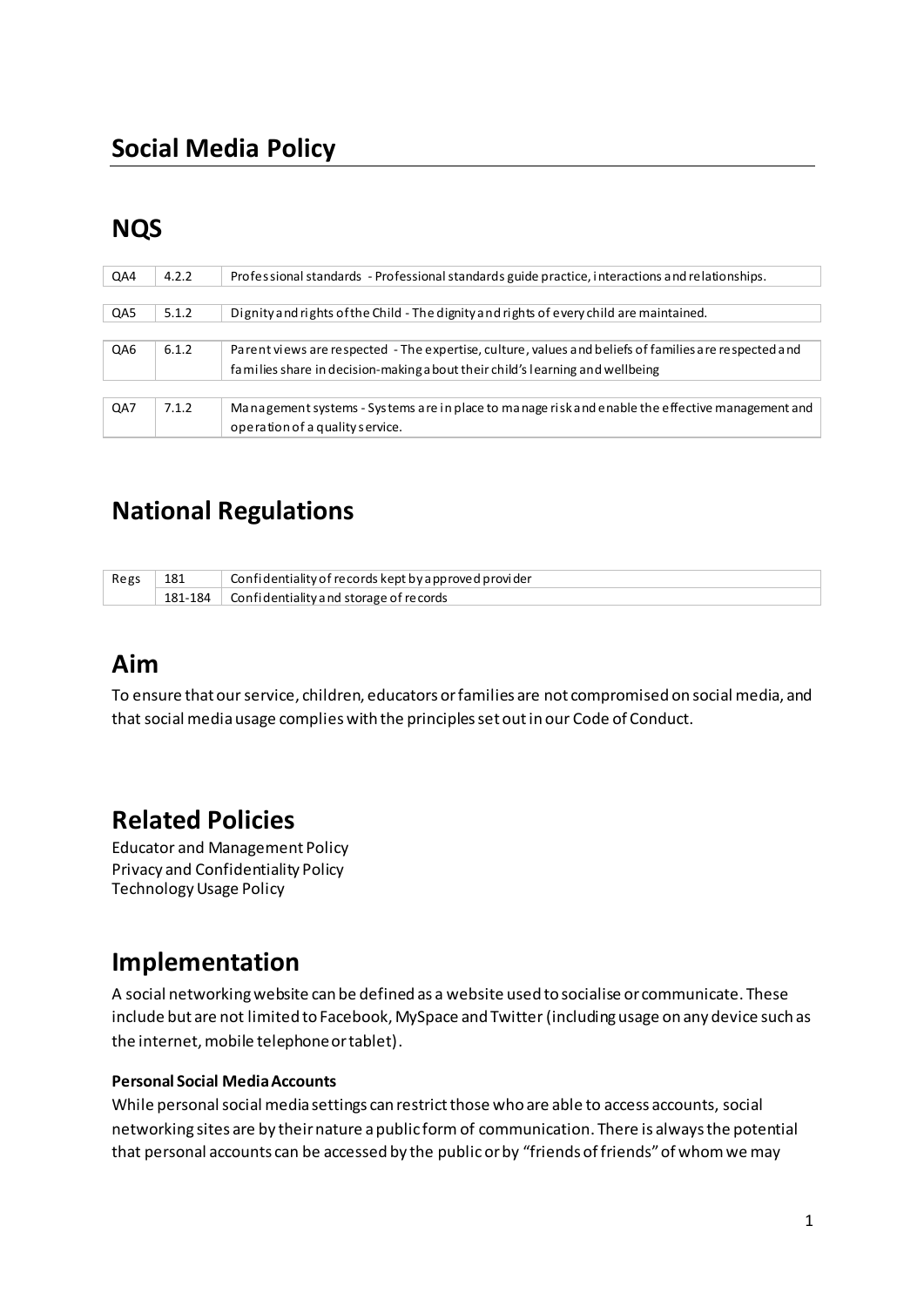have been previously unaware. It is therefore extremely important not to post information about the Service, children or families on personal social media accounts.

In relation to their personal social media accounts, the Approved Provider, Nominated Supervisor, educators, staff members and volunteers will not:

- access their social media accounts on any device while educating and caring for children.
- post any information about what happens at the Service.  $\bullet$
- post any photos taken at the service or on an excursion. If this occurs families will be contacted immediately. If possible, the social networking website will be contacted to delete the photos.
- post any material that is offensive, defamatory, threatening, harassing, bullying, discriminatory  $\bullet$ or otherwise unlawful.
- post any material that could bring their professional standing into disrepute.
- post any material that could damage the employment relationship, the employer's/Service's  $\bullet$ reputation or commercial interests, or bring the employer/Service into disrepute.
- pose as a representative of the employer or express views on behalf of the employer.  $\bullet$
- use the service logo or email without permission.  $\bullet$
- list the employer's name on a Facebook page without permission.
- · disclose confidential, private or sensitive information.
- publicise workplace disputes.  $\bullet$

The Approved Provider or Nominated Supervisor will:

- use our Grievance Guidelines to investigate any circumstances where an employee or volunteer brings their professional standing into disrepute by posting information on their personal social media account that is offensive, defamatory, threatening, harassing, bullying, discriminatory or otherwise unlawful. A possible outcome of the investigation for employees is termination of employment.
- use our Grievance Guidelines to investigate any circumstances where an employee or volunteer damages the reputation or commercial interests of the Service/employer through material posted on their personal social media account, including material that is confidential, private or sensitive. A possible outcome of the investigation for employees is termination of employment.
- use our Grievance Guidelines to investigate any instance where someone working at the Service is defamed, bullied or harassed on social media by a family or community member connected to the Service. Families will not defame, harass or bully any person working at the Service through social media and may face possible termination of their child's place at our service if this occurs.
- contact the police and other relevant authorities if a person working at the Service breaks the law in relation to social media eg through defamation or bullying.

#### **Service Social Media Account**

Our Service has a social media account to communicate and share information with our Service families and community.

The Approved Provider or Nominated Supervisor will: